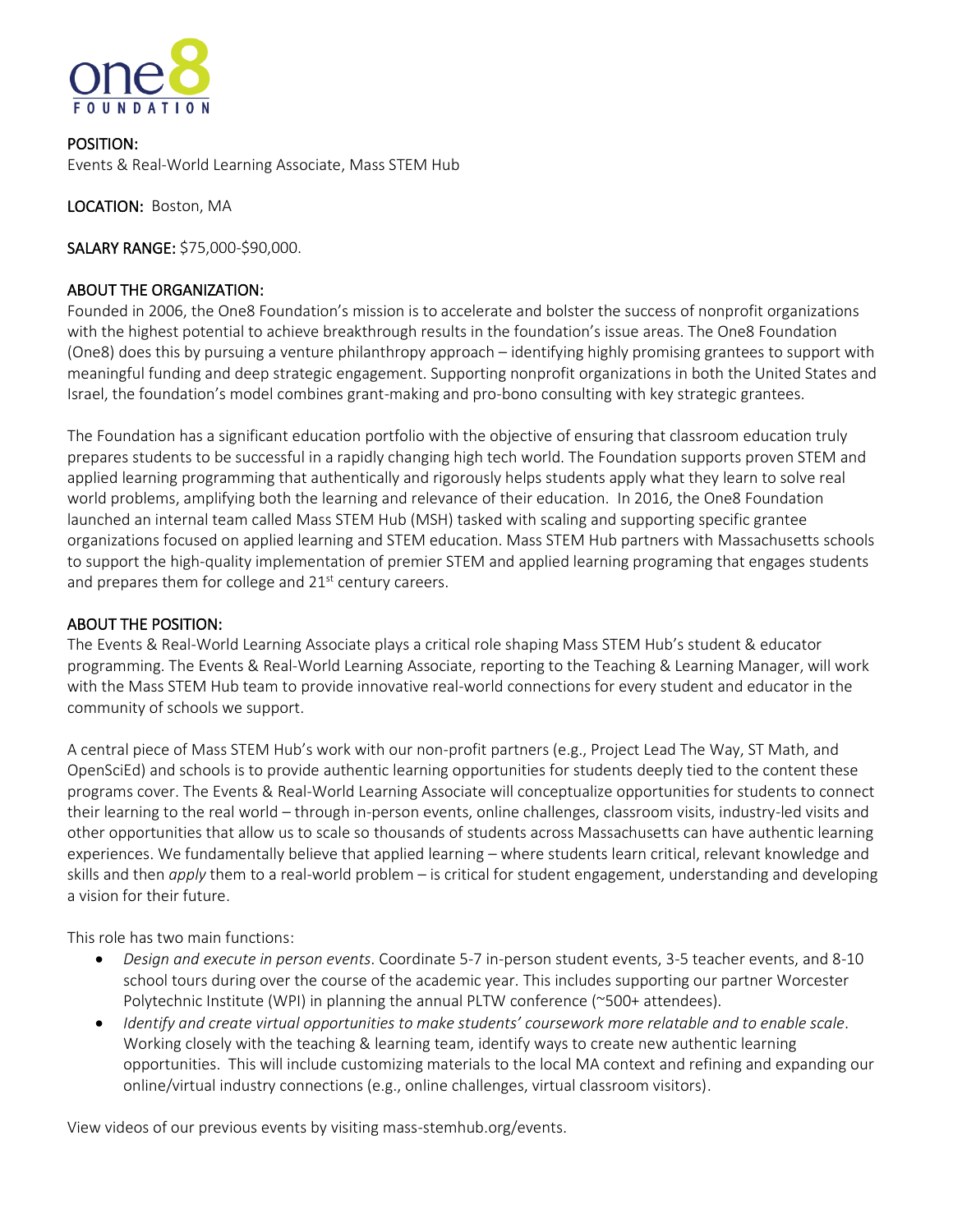

## Responsibilities include, but are not limited to:

# Leads the redesign of our current student-facing programming in order to (1) scale our offerings to reach more students and (2) create more coherence and connection between real-world learning opportunities

- Collaborates within Teaching & Learning team to understand where the greatest opportunities are for authentic industry and/or real-world connections across our PLTW middle and high school programs and OpenSciEd schools
- Works closely with Partnerships & Communications Director to refine and scale our PLTW online/virtual industry connections for students
- Designs and pilots new opportunities for students to connect their learning to real-world experiences and careers (e.g., connecting a classroom visit, to an online challenge, to an end of year in-person event)

#### Identifies, evaluates, and executes adjustments and tie-ins to curriculum to increase relatability for students

- Builds and maintains a deep understanding of the curriculum that we support (e.g., what projects do students complete in which PLTW and OpenSciEd courses/units)
- Collaborates within Teaching & Learning team to identify opportunities for curriculum adjustment or tie-ins to tailor to our local context or increase reliability (e.g., revise PLTW project for designing a raising/lowering bridge on Cape Cod instead of an elevator for a skyscraper, swap out an OSE video to feature a local example, tap into a relevant, local industry partner to offer context or support with a unit)
- Surfaces potential ideas to Partnerships & Communications Director and helps outline the idea in order to recruit partners
- Works with national non-profit partners and/or local educators to develop adjustments

# Leads Mass STEM Hub's event planning, design, and production to deliver high-quality, memorable events for students, teachers, and industry volunteers

- Manages annual event calendar
- Coordinates with MSH Marketing Manager to develop and execute communication & collateral plan for events, including materials for educators, students, and industry professionals
- Increases event accessibility and participation by exploring and executing virtual events, as determined in conjunction with MSH team
- Sets vision for event details (e.g., catering, location, invitee list, equipment, promotional material)
- Works with the Operations & Administrative Associate to ensure event materials are ordered and any additional materials are prepared
- Coordinates with MSH team and non-profit partners in preparing for event by facilitating pre-event "run-ofshow" meeting and materials
- Identifies opportunities and proposes ideas to improve event quality and experiences for students, teachers, and volunteers

#### Oversees day-of logistics and set-up for successful events for invited guests, volunteers, and hosts

- Proactively handles any issues and troubleshoots any emerging problems on the event day
- Collaborates with Mass STEM Hub team to fill roles and duties as assigned for events
- Interacts with guests and volunteers to provide high-quality customer service and event experience

# In addition, the Events & Real-World Learning Associate will complete special projects to build out the organization's knowledge and/or address critical strategic needs of the team